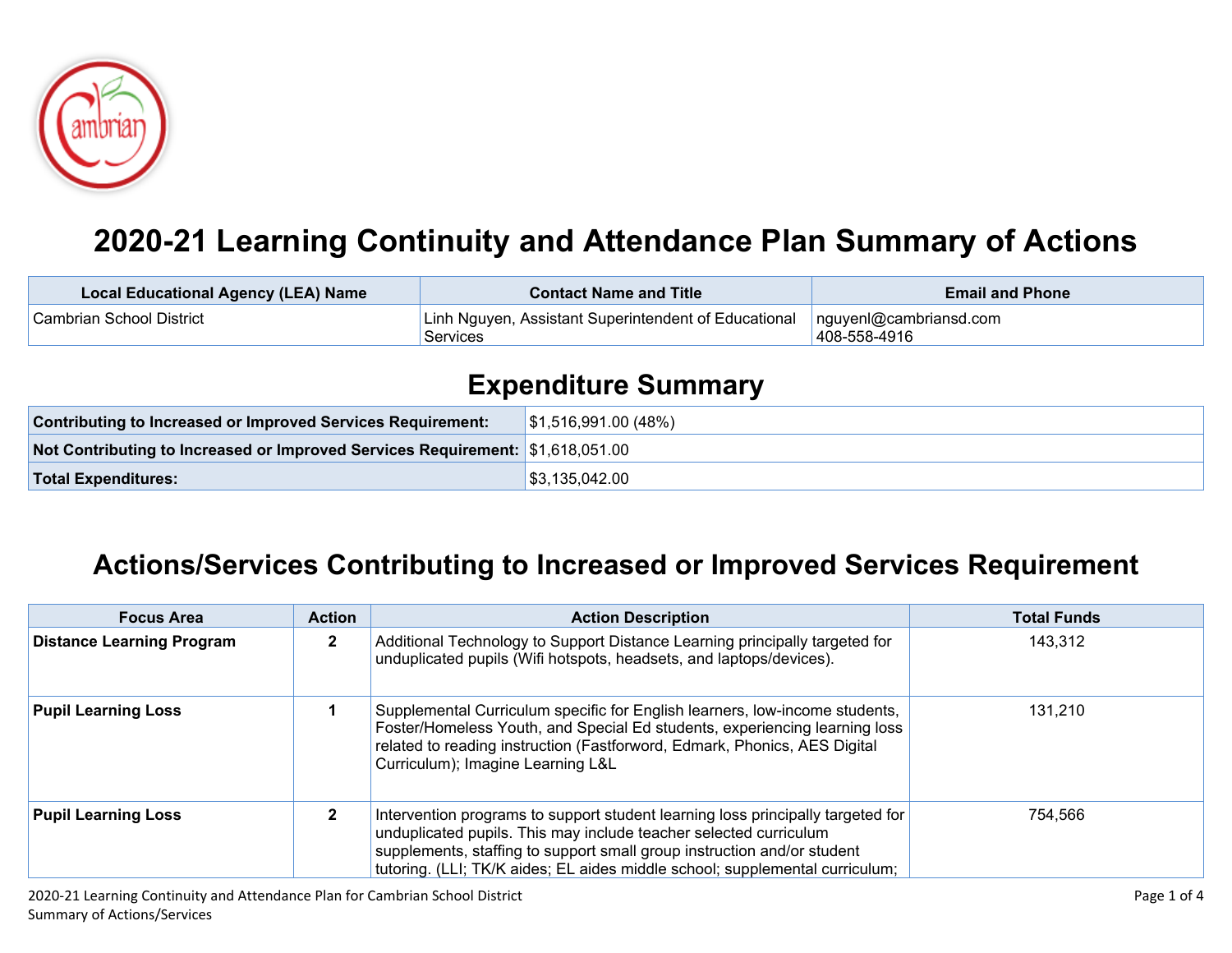| <b>Focus Area</b>                                                  | <b>Action</b> | <b>Action Description</b>                                                                                                                                                                                                                                                                                                                    | <b>Total Funds</b> |
|--------------------------------------------------------------------|---------------|----------------------------------------------------------------------------------------------------------------------------------------------------------------------------------------------------------------------------------------------------------------------------------------------------------------------------------------------|--------------------|
|                                                                    |               | extended day services for newcomers; training; Technology tools and<br>devices)                                                                                                                                                                                                                                                              |                    |
| <b>Pupil Learning Loss</b>                                         | 3             | Learning resources principally targeted for unduplicated pupils to support<br>continuity of learning during the summer; creation of a teacher committee to<br>refine and align the essential standards throughout the district to support<br>learning loss and continuity of instruction; targeted staff PD (ELD, GLAD,<br>Assessment, etc.) | 90.657             |
| <b>Mental Health and Social and</b><br><b>Emotional Well-Being</b> |               | Contract with Nugent counseling agency to provide counseling principally for<br>unduplicated students and for all students who demonstrate need as a result<br>of the impact of the pandemic.; 0.5 FTE Middle School Counselor                                                                                                               | 357,000            |
| <b>Pupil Engagement and Outreach</b>                               |               | Language Line translation services & Equitable Services for NPPS (St.<br>Francis Cabrini); Parent Ed                                                                                                                                                                                                                                         | 40.246             |

| <b>Total Funds</b> |  |
|--------------------|--|
| \$1,516,991.00     |  |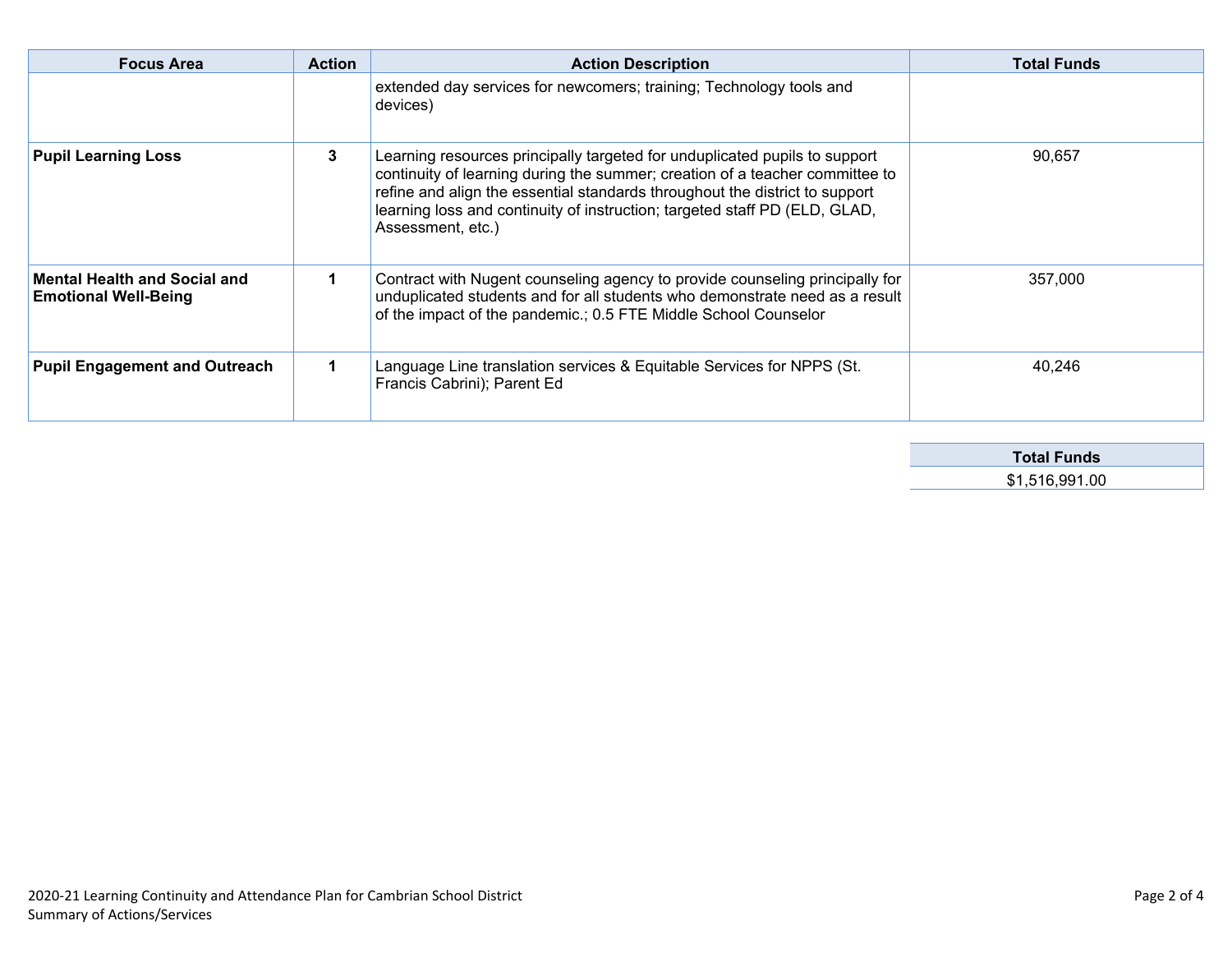## **Actions/Services Not Contributing to Increased or Improved Services Requirement**

| <b>Focus Area</b>                        | <b>Action</b>  | <b>Action Description</b>                                                                                                                                                                                                                                                                                                                                                                                                                                                                                                                                                                                  | <b>Total Funds</b> |
|------------------------------------------|----------------|------------------------------------------------------------------------------------------------------------------------------------------------------------------------------------------------------------------------------------------------------------------------------------------------------------------------------------------------------------------------------------------------------------------------------------------------------------------------------------------------------------------------------------------------------------------------------------------------------------|--------------------|
| <b>In-Person Instructional Offerings</b> | 1              | Personal Protective Equipment: Face coverings (masks and, where<br>appropriate, face shields) to ensure that students, staff, and family entering<br>schools sites; Additional Thermometers to screen student temperature and<br>additional supplies to respond to students who display any signs of illness;<br>Additional materials to support effective, routine disinfection of high-touch<br>surfaces such as spray bottles, disinfectant, paper towels, gloves, goggles,<br>and masks; Signage, Posters, and Floor Decals, and Visual cues throughout<br>school sites to maximize social distancing. | 31,714             |
| <b>In-Person Instructional Offerings</b> | $\mathbf{2}$   | <b>HVAC Filters</b>                                                                                                                                                                                                                                                                                                                                                                                                                                                                                                                                                                                        | 34,650             |
| <b>In-Person Instructional Offerings</b> | $\mathbf{3}$   | Handwashing Stations; Additional handwashing stations for locations where<br>sink access is limited.                                                                                                                                                                                                                                                                                                                                                                                                                                                                                                       | 34,521             |
| <b>Distance Learning Program</b>         | $\mathbf 1$    | Chromebooks, iPads and, Wifi hotspots made available for all students who<br>need a device to access distance learning at home.                                                                                                                                                                                                                                                                                                                                                                                                                                                                            | 368,000            |
| <b>Distance Learning Program</b>         | $\mathbf{3}$   | Reassigning existing staff to support the Virtual School Program middle<br>school Innovation Block until staffing can be hired specifically for that<br>purpose; additional resources for the Virtual School Program.                                                                                                                                                                                                                                                                                                                                                                                      | 76,396             |
| <b>Distance Learning Program</b>         | 4              | Supplemental Curriculum and additional tools and resources to support<br>distance learning (Seesaw, Zoom, Mystery Science, TCI History Social<br>Studies (6-8), Kami, Alludo for VSP grades 6-8, Quaver Music (TK-5),<br>Screencastify).                                                                                                                                                                                                                                                                                                                                                                   | 73,000             |
| <b>Distance Learning Program</b>         | $5\phantom{1}$ | Professional development for staff to support distance learning. (Additional<br>PD Day in August; Summer training; Teacher presenters).                                                                                                                                                                                                                                                                                                                                                                                                                                                                    | 107,291            |
| <b>Pupil Learning Loss</b>               | 4              | Special Education Instructional Assistants - continue providing appropriate<br>staffing adapt delivery of services and supports to distance learning context<br>and when students are able to be brought back in-person instruction in small<br>cohorts.                                                                                                                                                                                                                                                                                                                                                   | 540,402            |